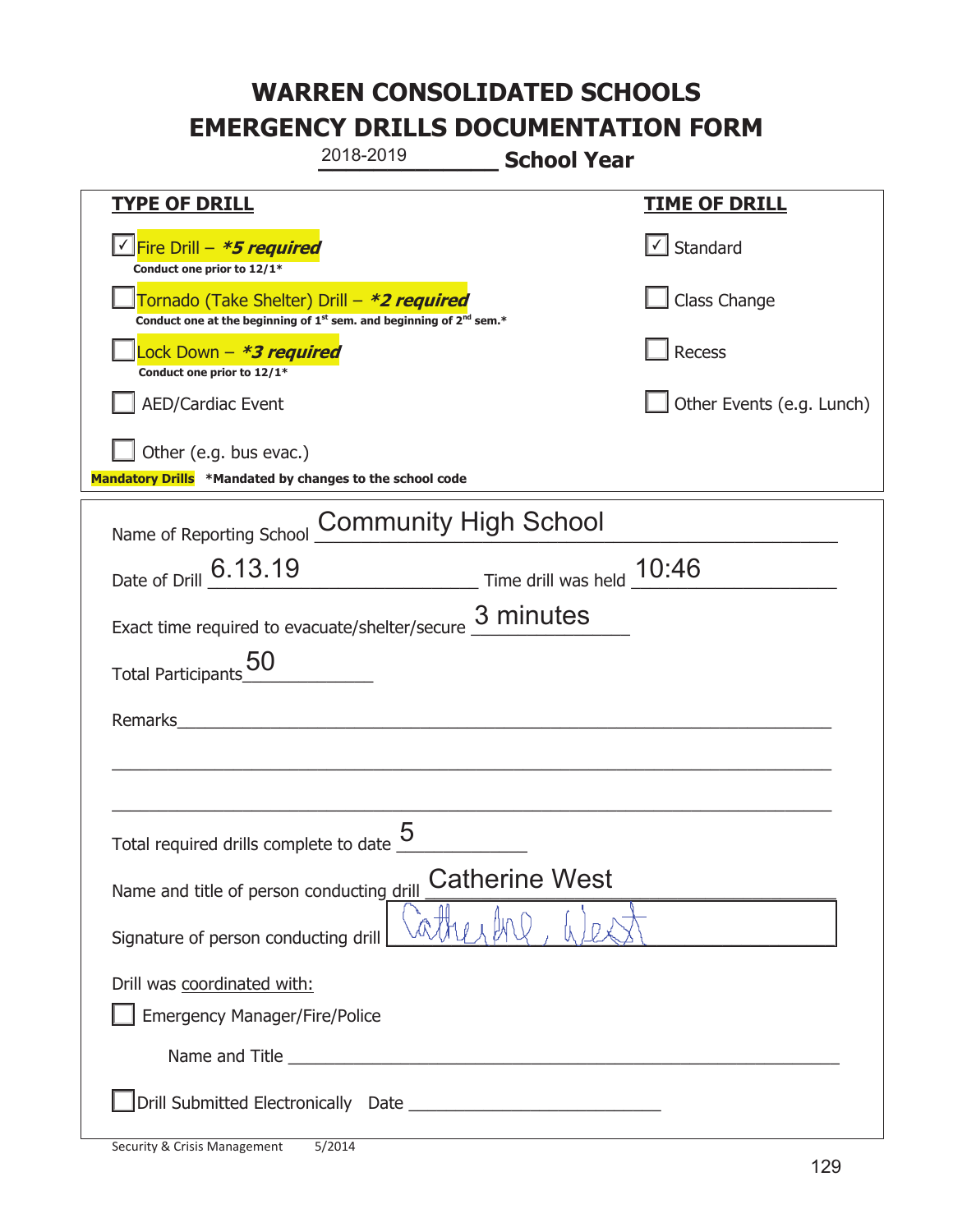|                                                                                    | 2018-2019                                                                                   | <b>School Year</b> |                                   |
|------------------------------------------------------------------------------------|---------------------------------------------------------------------------------------------|--------------------|-----------------------------------|
| <b>TYPE OF DRILL</b>                                                               |                                                                                             |                    | <u>TIME OF DRILL</u>              |
| √Fire Drill – <i>*5 required</i><br>Conduct one prior to 12/1*                     |                                                                                             |                    | Standard                          |
| Tornado (Take Shelter) Drill – *2 required                                         | Conduct one at the beginning of 1 <sup>st</sup> sem. and beginning of 2 <sup>nd</sup> sem.* |                    | $\boxed{\checkmark}$ Class Change |
| Lock Down - <b>*3 required</b><br>Conduct one prior to 12/1*                       |                                                                                             |                    | Recess                            |
| <b>AED/Cardiac Event</b>                                                           |                                                                                             |                    | Other Events (e.g. Lunch)         |
| Other (e.g. bus evac.)<br>Mandatory Drills *Mandated by changes to the school code |                                                                                             |                    |                                   |
| Name of Reporting School                                                           | <b>Community High School</b>                                                                |                    |                                   |
| Date of Drill 4.12.19                                                              | $\frac{1:56}{1:56}$ Time drill was held $\frac{1:56}{1:56}$                                 |                    |                                   |
| Exact time required to evacuate/shelter/secure $\frac{2 \text{ min}}{2}$           |                                                                                             |                    |                                   |
| 185<br><b>Total Participants</b>                                                   |                                                                                             |                    |                                   |
| Remarks                                                                            |                                                                                             |                    |                                   |
|                                                                                    |                                                                                             |                    |                                   |
| Total required drills complete to date $\overset{\textbf{4}}{\rule{0pt}{0.5pt}}$   |                                                                                             |                    |                                   |
| Name and title of person conducting drill                                          |                                                                                             |                    |                                   |
| Signature of person conducting drill                                               |                                                                                             |                    |                                   |
| Drill was coordinated with:<br><b>Emergency Manager/Fire/Police</b>                |                                                                                             |                    |                                   |
|                                                                                    |                                                                                             |                    |                                   |
|                                                                                    |                                                                                             |                    |                                   |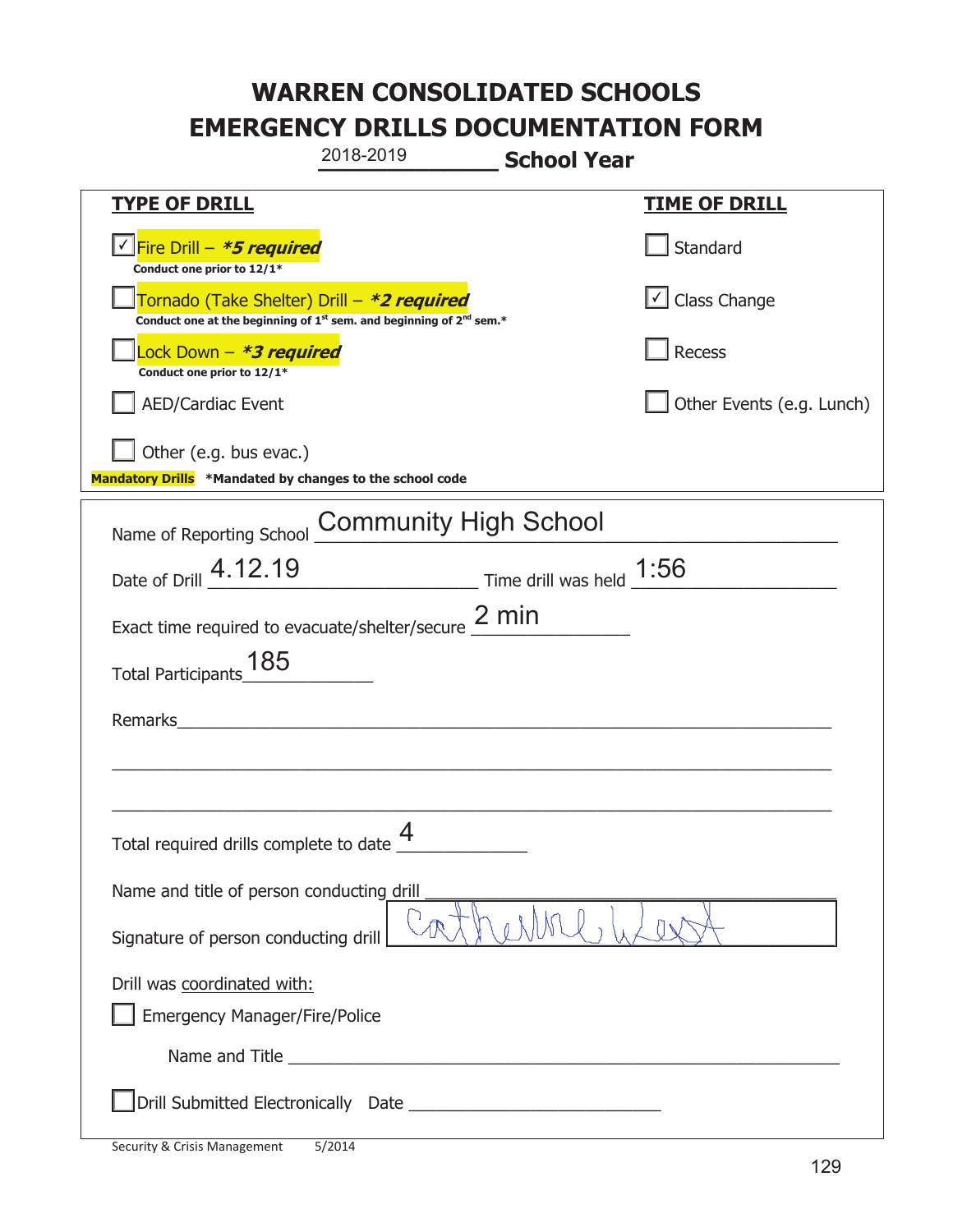|                                                                                    | 2018-2019                                                                                                                                                                                                                            | <b>School Year</b>                                                            |                                   |
|------------------------------------------------------------------------------------|--------------------------------------------------------------------------------------------------------------------------------------------------------------------------------------------------------------------------------------|-------------------------------------------------------------------------------|-----------------------------------|
| <b>TYPE OF DRILL</b>                                                               |                                                                                                                                                                                                                                      |                                                                               | <b>TIME OF DRILL</b>              |
| Fire Drill - *5 required<br>Conduct one prior to 12/1*                             |                                                                                                                                                                                                                                      |                                                                               | $\lfloor \angle \rfloor$ Standard |
| Tornado (Take Shelter) Drill – *2 required                                         | Conduct one at the beginning of 1 <sup>st</sup> sem. and beginning of 2 <sup>nd</sup> sem.*                                                                                                                                          |                                                                               | Class Change                      |
| Lock Down - *3 required<br>Conduct one prior to 12/1*                              |                                                                                                                                                                                                                                      |                                                                               | Recess                            |
| <b>AED/Cardiac Event</b>                                                           |                                                                                                                                                                                                                                      |                                                                               | Other Events (e.g. Lunch)         |
| Other (e.g. bus evac.)<br>Mandatory Drills *Mandated by changes to the school code |                                                                                                                                                                                                                                      |                                                                               |                                   |
| Name of Reporting School                                                           | <b>Community High School</b>                                                                                                                                                                                                         |                                                                               |                                   |
| Date of Drill 3/4/19                                                               |                                                                                                                                                                                                                                      | $\frac{10:30}{\frac{10}{2}}$ Time drill was held $\frac{10:30}{\frac{10}{2}}$ |                                   |
| Exact time required to evacuate/shelter/secure $\underline{\mathsf{5}}$ min        |                                                                                                                                                                                                                                      |                                                                               |                                   |
| <b>Total Participants</b>                                                          |                                                                                                                                                                                                                                      |                                                                               |                                   |
| Remarks                                                                            |                                                                                                                                                                                                                                      |                                                                               |                                   |
|                                                                                    |                                                                                                                                                                                                                                      |                                                                               |                                   |
| Total required drills complete to date $\underline{\mathsf{5}}$                    |                                                                                                                                                                                                                                      |                                                                               |                                   |
| Name and title of person conducting drill                                          |                                                                                                                                                                                                                                      |                                                                               |                                   |
| Signature of person conducting drill                                               |                                                                                                                                                                                                                                      |                                                                               |                                   |
| Drill was coordinated with:<br><b>Emergency Manager/Fire/Police</b>                |                                                                                                                                                                                                                                      |                                                                               |                                   |
|                                                                                    | Name and Title <b>contract to the contract of the contract of the contract of the contract of the contract of the contract of the contract of the contract of the contract of the contract of the contract of the contract of th</b> |                                                                               |                                   |
|                                                                                    |                                                                                                                                                                                                                                      |                                                                               |                                   |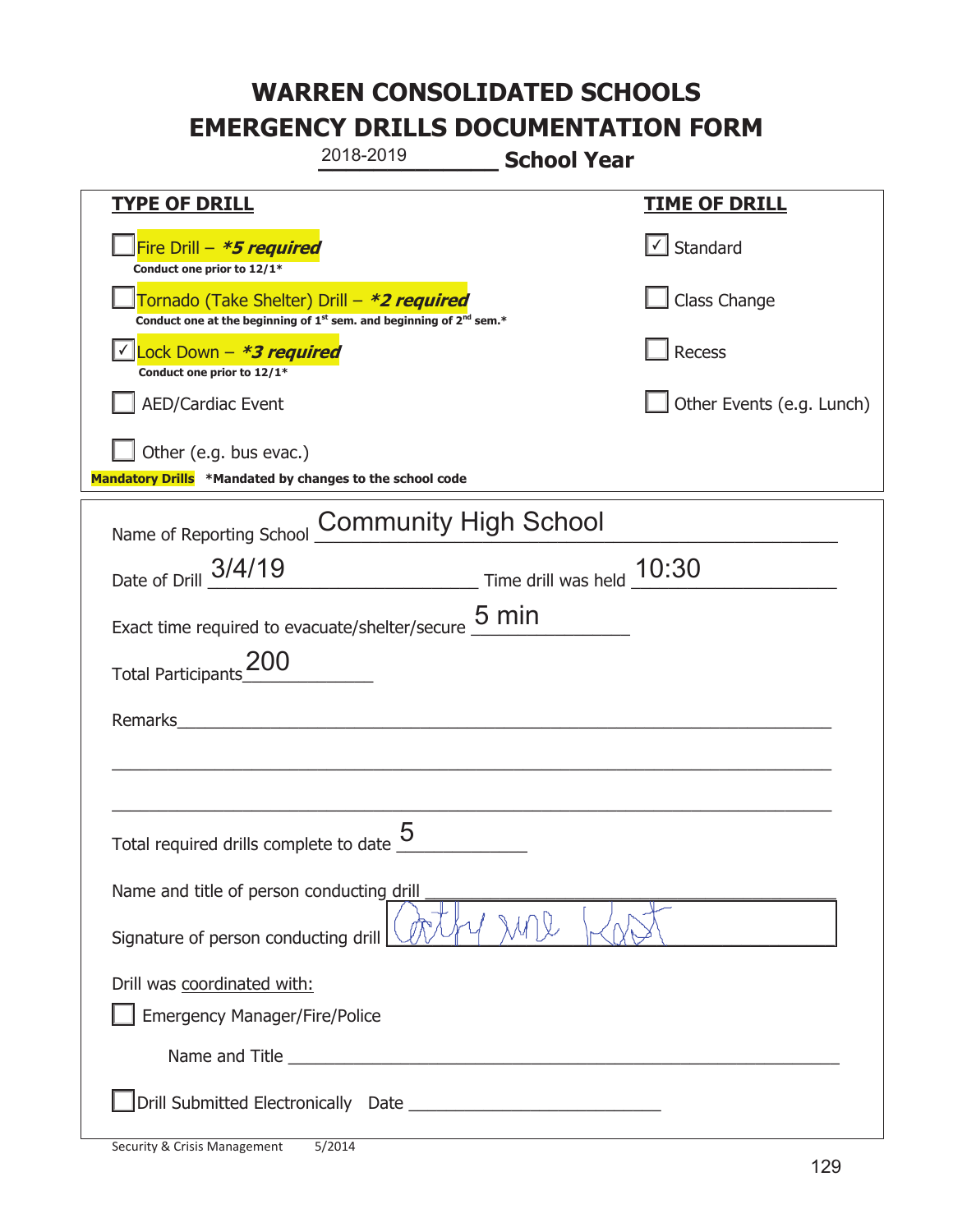|                                                                                    | 2018-2019                                                                                   | <b>School Year</b>    |                           |
|------------------------------------------------------------------------------------|---------------------------------------------------------------------------------------------|-----------------------|---------------------------|
| <b>TYPE OF DRILL</b>                                                               |                                                                                             |                       | <u>TIME OF DRILL</u>      |
| Fire Drill - *5 required<br>Conduct one prior to 12/1*                             |                                                                                             |                       | Standard                  |
| Tornado (Take Shelter) Drill – *2 required                                         | Conduct one at the beginning of 1 <sup>st</sup> sem. and beginning of 2 <sup>nd</sup> sem.* |                       | Class Change              |
| Lock Down – <b>*<i>3 required</i></b><br>Conduct one prior to 12/1*                |                                                                                             |                       | Recess                    |
| <b>AED/Cardiac Event</b>                                                           |                                                                                             |                       | Other Events (e.g. Lunch) |
| Other (e.g. bus evac.)<br>Mandatory Drills *Mandated by changes to the school code |                                                                                             |                       |                           |
| Name of Reporting School Community High School                                     |                                                                                             |                       |                           |
| Date of Drill 1/11/19                                                              | Time drill was held 1:30 pm                                                                 |                       |                           |
| Exact time required to evacuate/shelter/secure $\underline{5}$ min                 |                                                                                             |                       |                           |
| <b>Total Participants</b>                                                          |                                                                                             |                       |                           |
| Remarks                                                                            |                                                                                             |                       |                           |
|                                                                                    |                                                                                             |                       |                           |
| Total required drills complete to date $\frac{1}{\sqrt{2}}$                        |                                                                                             |                       |                           |
| Name and title of person conducting drill                                          |                                                                                             | <b>Catherine West</b> |                           |
| Signature of person conducting drill                                               |                                                                                             |                       |                           |
| Drill was coordinated with:<br><b>Emergency Manager/Fire/Police</b>                |                                                                                             |                       |                           |
|                                                                                    |                                                                                             |                       |                           |
|                                                                                    | Drill Submitted Electronically Date $\_1/11/19$                                             |                       |                           |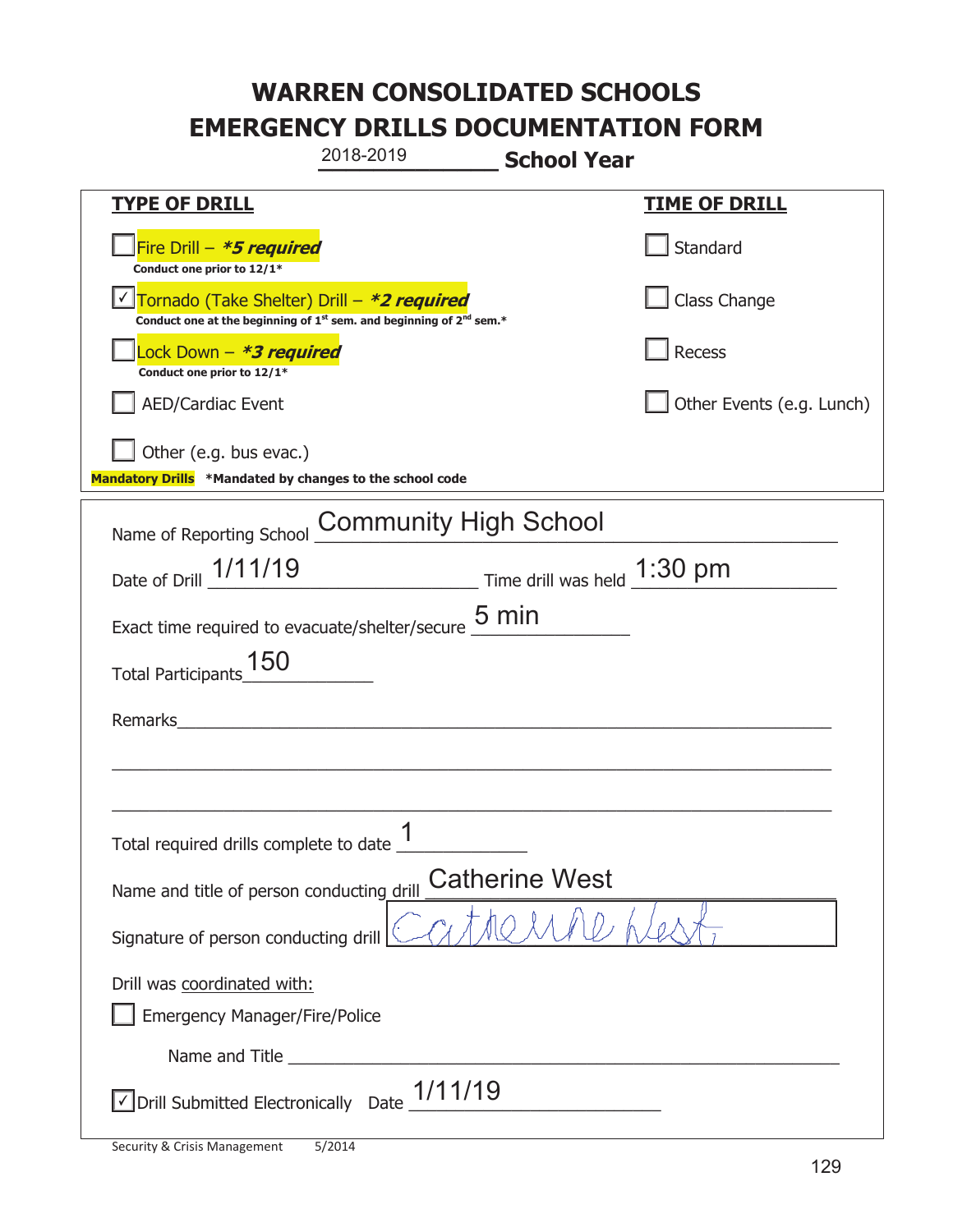|                                                                                    | 2018-2019                                                                                   | <b>School Year</b>         |                           |
|------------------------------------------------------------------------------------|---------------------------------------------------------------------------------------------|----------------------------|---------------------------|
| <u>TYPE OF DRILL</u>                                                               |                                                                                             |                            | <u>TIME OF DRILL</u>      |
| Fire Drill - *5 required<br>Conduct one prior to 12/1*                             |                                                                                             |                            | Standard                  |
| Tornado (Take Shelter) Drill – *2 required                                         | Conduct one at the beginning of 1 <sup>st</sup> sem. and beginning of 2 <sup>nd</sup> sem.* |                            | Class Change              |
| Lock Down - *3 required<br>Conduct one prior to 12/1*                              |                                                                                             |                            | Recess                    |
| <b>AED/Cardiac Event</b>                                                           |                                                                                             |                            | Other Events (e.g. Lunch) |
| Other (e.g. bus evac.)<br>Mandatory Drills *Mandated by changes to the school code |                                                                                             |                            |                           |
| Name of Reporting School                                                           | <b>Community High School</b>                                                                |                            |                           |
| Date of Drill 12.7.18                                                              |                                                                                             | Time drill was held $1:35$ |                           |
| Exact time required to evacuate/shelter/secure                                     | $5 \text{ min}$                                                                             |                            |                           |
| <b>Total Participants</b>                                                          |                                                                                             |                            |                           |
| Remarks                                                                            | Only CHS participating. No MISD or ESL                                                      |                            |                           |
|                                                                                    |                                                                                             |                            |                           |
|                                                                                    | 3                                                                                           |                            |                           |
| Total required drills complete to date $\frac{6}{5}$                               |                                                                                             |                            |                           |
| Name and title of person conducting drill                                          |                                                                                             | <b>Catherine West</b>      |                           |
| Signature of person conducting drill                                               |                                                                                             |                            |                           |
| Drill was coordinated with:                                                        |                                                                                             |                            |                           |
| <b>Emergency Manager/Fire/Police</b>                                               |                                                                                             |                            |                           |
|                                                                                    |                                                                                             |                            |                           |
|                                                                                    | Drill Submitted Electronically Date $12.7.18$                                               |                            |                           |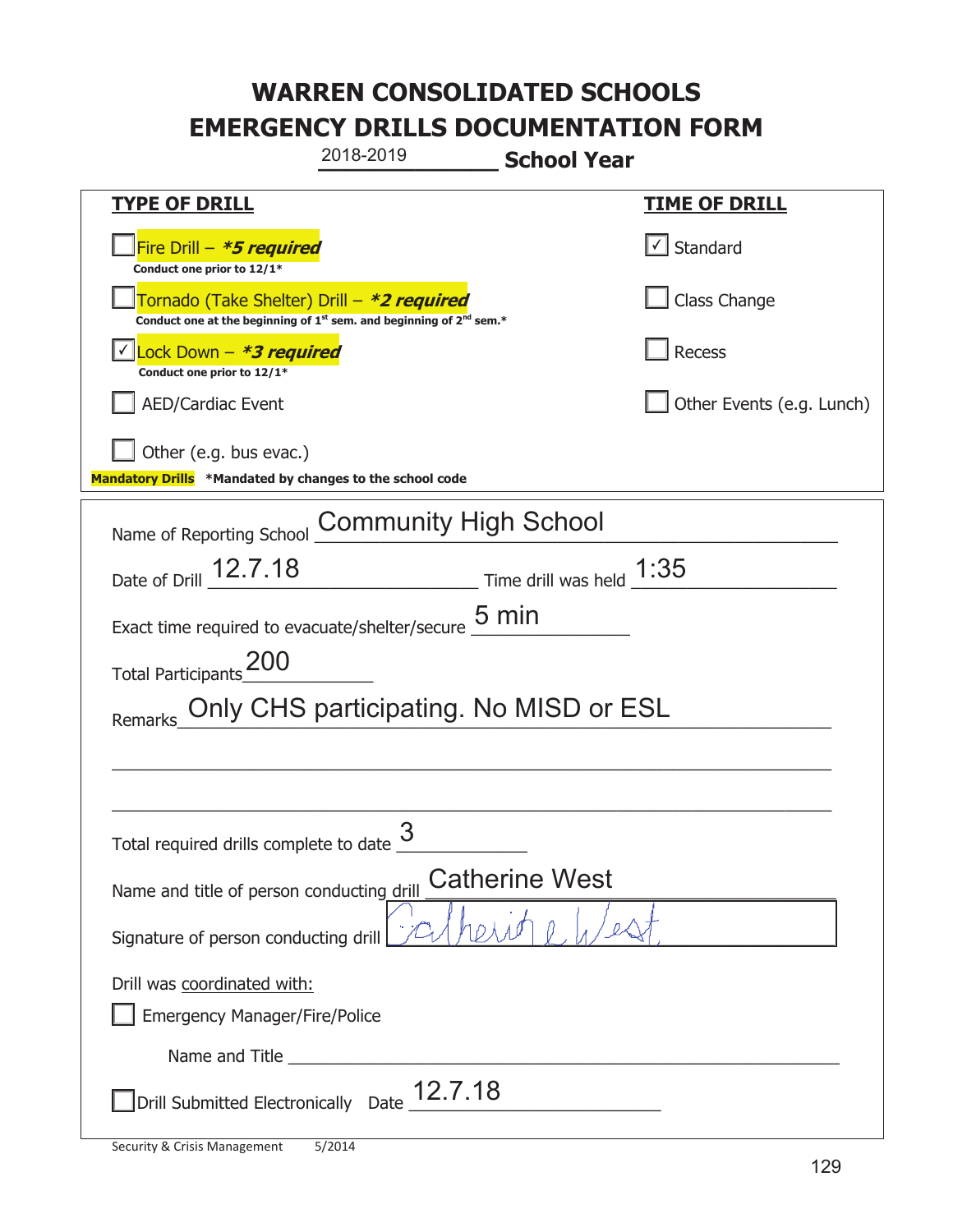| 2018-2019<br><b>School Year</b>                                                                                             |                              |  |  |
|-----------------------------------------------------------------------------------------------------------------------------|------------------------------|--|--|
| <b>TYPE OF DRILL</b>                                                                                                        | <u>TIME OF DRILL</u>         |  |  |
| Fire Drill - *5 required<br>Conduct one prior to 12/1*                                                                      | $\vert \cdot \vert$ Standard |  |  |
| Tornado (Take Shelter) Drill – *2 required<br>Conduct one at the beginning of $1^{st}$ sem. and beginning of $2^{nd}$ sem.* | Class Change                 |  |  |
| Lock Down - *3 required<br>Conduct one prior to 12/1*                                                                       | Recess                       |  |  |
| <b>AED/Cardiac Event</b>                                                                                                    | Other Events (e.g. Lunch)    |  |  |
| Other (e.g. bus evac.)<br>Mandatory Drills *Mandated by changes to the school code                                          |                              |  |  |
| <b>Community High School</b><br>Name of Reporting School                                                                    |                              |  |  |
| Date of Drill _ 9.26.18<br>$\frac{1}{2}$ Time drill was held $\frac{9:15}{2}$                                               |                              |  |  |
| Exact time required to evacuate/shelter/secure 10 min                                                                       |                              |  |  |
| Total Participants_400                                                                                                      |                              |  |  |
| Including Community, ESL and MISD programs.<br>Remarks                                                                      |                              |  |  |
| Students in the Community bathrooms couldn't hear the announcement                                                          |                              |  |  |
|                                                                                                                             |                              |  |  |
| Total required drills complete to date                                                                                      |                              |  |  |
| <b>Catherine A. West</b><br>Name and title of person conducting drill                                                       |                              |  |  |
| Signature of person conducting drill                                                                                        |                              |  |  |
| Drill was coordinated with:<br><b>Emergency Manager/Fire/Police</b>                                                         |                              |  |  |
|                                                                                                                             |                              |  |  |
|                                                                                                                             |                              |  |  |